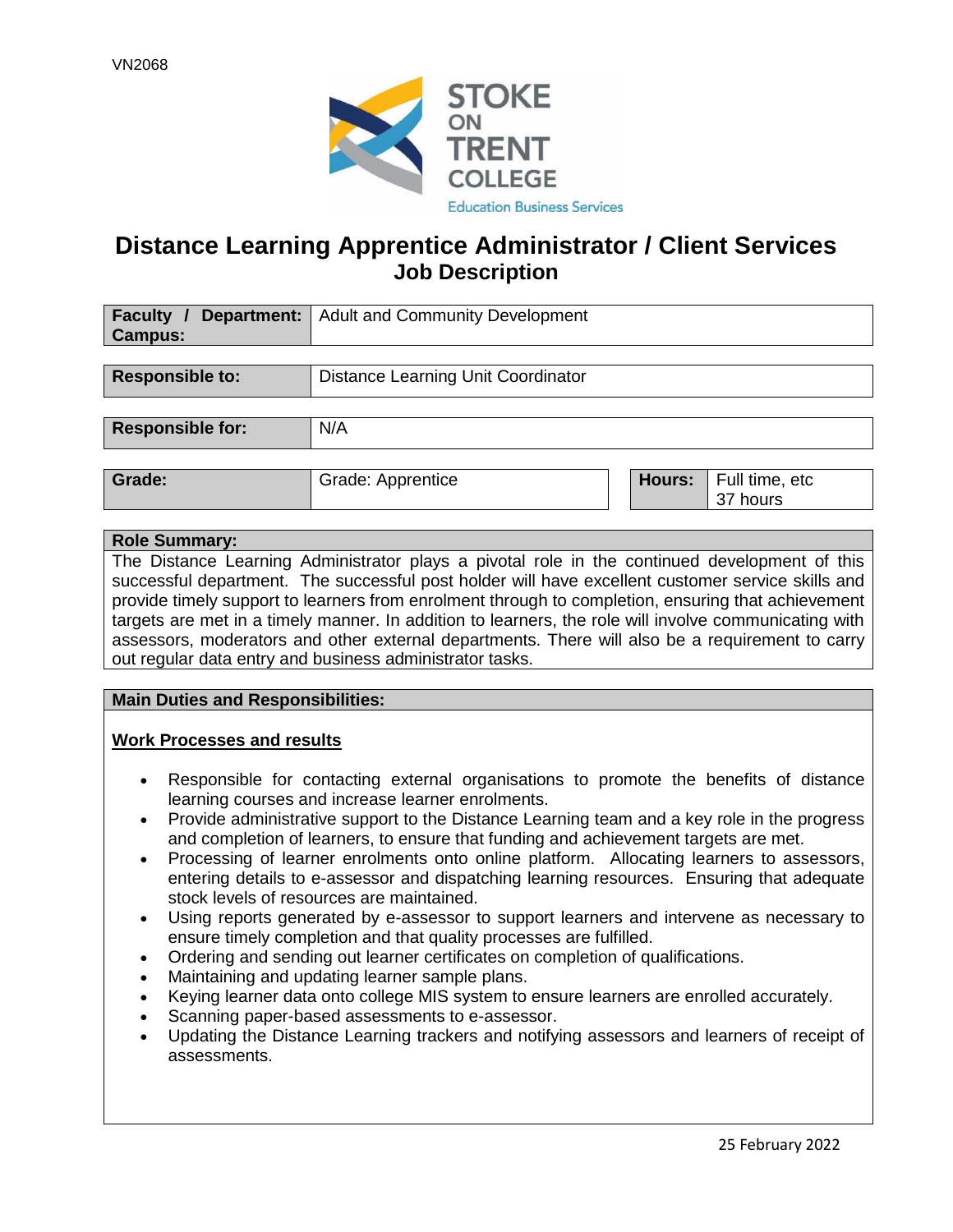#### **Team Work**

• Supporting a team of assessors and moderators and provide an effective and responsive service to any queries or issues. To work closely with the other Departments, as well as with partner agencies.

#### **Communication / Documentation**

- Carrying out telephone surveys with learners to gain feedback on courses and process.
- Communicate effectively across a wide range of audiences.

#### **Supervision / Staffing.**

• N/A

#### **Personal Development / Performance**

- Demonstrate a commitment to continuing Personal/Professional Development.
- Ability to observe and define priorities and timetables in the achievement of strategic and operational objectives.
- Adhere to the College's environmental and sustainability procedures and seek to promote environmental sustainability within own area of responsibility.

#### **Equality, Diversity & Inclusion, Health and Safety and Strategy**

- A strong commitment to the principles and practice of Equality, Diversity and Inclusion.
- Take reasonable care of the Health and Safety of yourself and that of any other person who may be affected by your acts or omissions at work.
- Ensure as far as is necessary, that Statutory Requirements, Codes of Practice, Policies and Procedures, and Health and Safety arrangements are complied with.

#### **College Values**

- To demonstrate and uphold the College's values, or Trust, Resilience, Authenticity & Ambition, Innovation & Collaboration, and Nurture (TRAIN).
- To promote and embed these values in all elements of work and in interactions with colleagues, learners, visitors and others.
- To participate in making the College and inclusive environment in which to learn and work.

#### **Safeguarding of Children and Vulnerable Adults**

• To comply with the College's Safeguarding policy and practices, and work in accordance with the Keeping Children Safe in Education Statutory Guidance for Schools and Colleges. To attend relevant and associated training, as required.

#### **General Data Protection Regulation and Data Protection Act 2018**

• To understand, be aware of, and ensure full compliance with the General Data Protection Regulation, and Data Protection Act 2018, during and after employment with the College, and to comply with the College's Policy for such.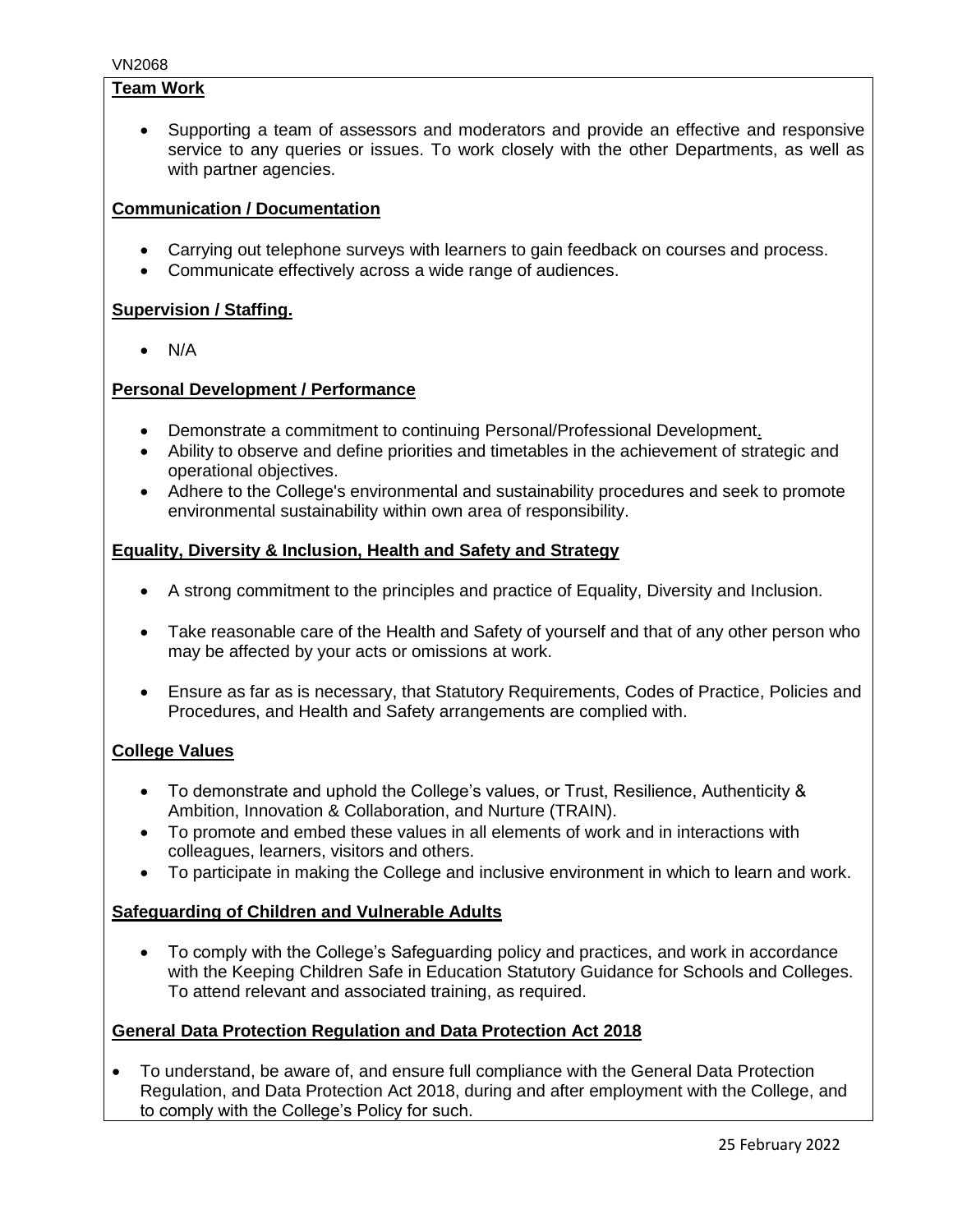*This is not intended as an exhaustive list of duties or a restrictive definition of the post but rather, should be read as a guide to the main priorities and typical areas of activity of the postholder.*

*These activities are subject to amendment over time as priorities and requirements evolve and as such it may be amended at any time by the line manager following discussion with the post holder.*

*This Job Description and Person Specification is accurate as at November 2020. In consultation with the postholder, the College reserves the right to update, amend or vary its content, to reflect changes to, or modernisation of, the role.*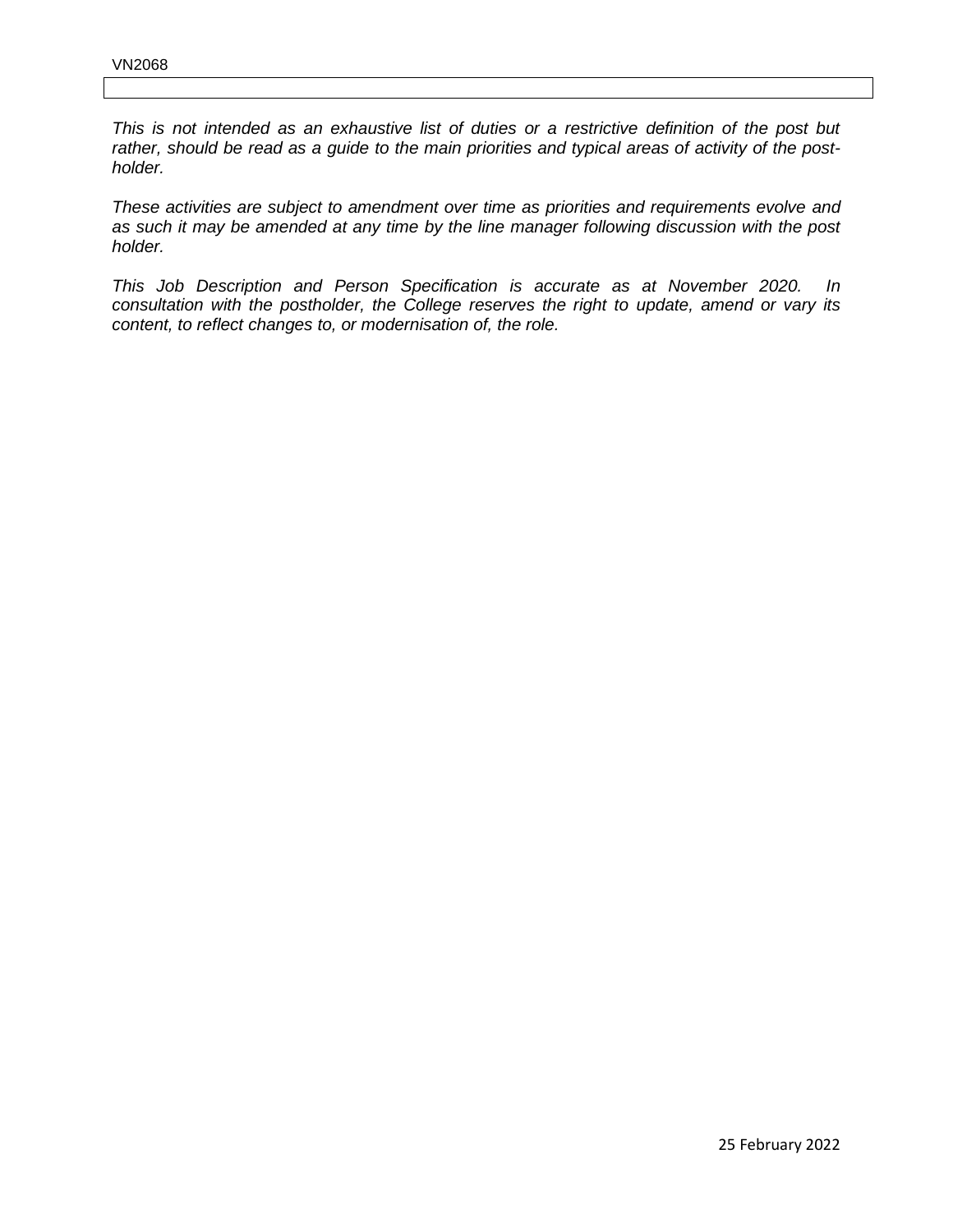

# **PERSON SPECIFICATION**

## **Distance Learning Apprentice Administrator / Client Services**

| <b>Measured by:</b> |                   |  |  |
|---------------------|-------------------|--|--|
| А                   | Application       |  |  |
|                     | <b>Interview</b>  |  |  |
|                     | <b>Test</b>       |  |  |
| P                   | Presentation      |  |  |
| R                   | <b>References</b> |  |  |
| D                   | Portfolio         |  |  |

| <b>Criteria</b>                                         |                                                                                                                                                         | <b>Evidenced</b>            |                                                                                                                                                                                                  | <b>Evidenced</b> |
|---------------------------------------------------------|---------------------------------------------------------------------------------------------------------------------------------------------------------|-----------------------------|--------------------------------------------------------------------------------------------------------------------------------------------------------------------------------------------------|------------------|
| <b>Headings</b>                                         | <b>Essential</b>                                                                                                                                        | <b>by</b>                   | <b>Desirable</b>                                                                                                                                                                                 | <u>by</u>        |
| <b>Qualifications/</b><br>Education/<br><b>Training</b> | • A good general<br>standard of education.                                                                                                              | A                           | A Level/Level 3 or<br>$\bullet$<br>above.                                                                                                                                                        | A<br>P           |
|                                                         |                                                                                                                                                         | P                           |                                                                                                                                                                                                  |                  |
|                                                         | • Level 2 qualification<br>(GCSE A* - C or                                                                                                              | A                           | <b>Relevant Business</b><br>$\bullet$<br>Administration                                                                                                                                          | A<br>P           |
|                                                         | equivalent) in Maths<br>and English                                                                                                                     | P                           | qualification                                                                                                                                                                                    |                  |
| <b>Experience</b>                                       | • Excellent<br>communicator able to                                                                                                                     | A                           | Knowledge or<br>$\bullet$<br>experience of                                                                                                                                                       | A                |
|                                                         | use own initiative and<br>think creatively                                                                                                              | $\mathsf{R}$                | <b>Distance Learning</b><br>and learning<br>platforms                                                                                                                                            |                  |
| Skills/<br><b>Aptitudes/</b><br>Competences/            | • Excellent<br>communication skills<br>and the confidence to<br>liaise with a wide<br>range of external and<br>internal customers                       | A<br>L<br>P                 | Knowledge and/or<br>$\bullet$<br>competencies of<br>health and safety<br>as relevant to the<br>post and a<br>commitment to<br>safeguarding the<br>health and safety<br>of learners and<br>others | A                |
|                                                         | • Tenacious, attention to<br>detail, able to multi-<br>task and provide<br>professional support to<br>colleagues and<br>exceptional customer<br>service | A<br>I<br>Τ<br>$\mathsf{R}$ | Demonstrable<br>$\bullet$<br>understanding of<br>the College's<br>values, and ability<br>to demonstrate<br>practical<br>implementation<br>throughout work                                        | A                |